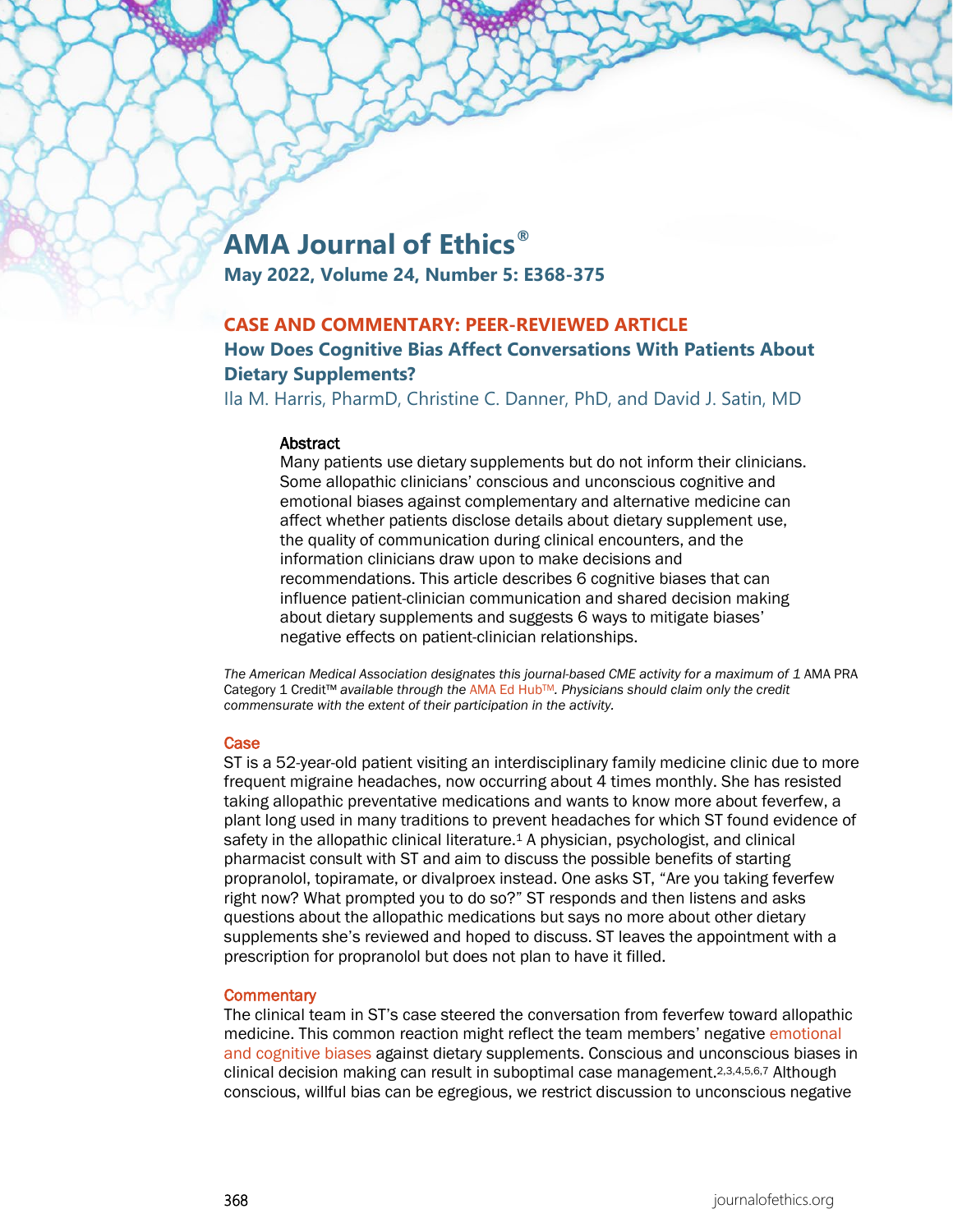cognitive bias, hereafter referred to as bias. There are many ways bias can negatively affect clinical communication and outcomes (eg, missed diagnosis, assuming a common rather than uncommon diagnosis is correct). Since clinicians in the United States have little, if any, training in dietary supplements' roles in complementary and alternative medicine (CAM), they might be biased against supplements and CAM, even when trying to be open-minded. Almost 60% of adults in the United States use dietary supplements, with higher use among women and individuals aged 60 and older.<sup>8</sup> Like ST, nearly half of adults with migraines or severe headaches use CAM, which is associated with decreased mental distress.9,10

This commentary describes 6 cognitive biases—visceral, ascertainment, overconfidence, omission, confirmation, and feedback sanction—that can influence patient-clinician communication and shared decision making about dietary supplements. It also suggests 6 tools—insight and awareness cultivation, emotional regulation, metacognition, feedback, task simplification, and time pressure minimization—to help mitigate biases' negative effects on patient-clinician communication and relationships.

#### Six Cognitive Biases

Table 1. Types of Cognitive Bias in Medicine

In our experience, 6 kinds of bias tend to influence clinical approaches to dietary supplements (see Table 1).

| $\sim$ 1, 1, 200 01 00 Annal 100 Diao 111 Modi |                                                                                                                                                                                                           |  |
|------------------------------------------------|-----------------------------------------------------------------------------------------------------------------------------------------------------------------------------------------------------------|--|
|                                                |                                                                                                                                                                                                           |  |
| Visceral                                       | "Excessive emotional involvement of the clinician" in a<br>relationship with a patient <sup>3</sup>                                                                                                       |  |
|                                                | "Affective sources of error" influence clinical decision making <sup>2</sup>                                                                                                                              |  |
| Ascertainment                                  | Clinician's "thinking is shaped by prior expectation" <sup>2</sup><br>$\bullet$                                                                                                                           |  |
|                                                | Distortion in measuring a phenomenon's rate of occurrence<br>$\bullet$<br>due to bias in the way information is collected <sup>3</sup>                                                                    |  |
| Overconfidence                                 | Overestimation of knowledge, limited identification of<br>$\bullet$<br>knowledge gaps <sup>3</sup>                                                                                                        |  |
|                                                | Decisions based on incomplete knowledge, information, or<br>$\bullet$<br>intuition; placing faith in opinion rather than evidence <sup>2</sup>                                                            |  |
| Omission                                       | A "tendency towards inaction" <sup>2,3</sup> based on intention to avoid<br>harm <sup>1</sup>                                                                                                             |  |
|                                                | Follows from idea that events deemed part of "natural" disease<br>$\bullet$<br>progression are more clinically and ethically acceptable than<br>events attributable to clinicians' actions <sup>2,3</sup> |  |
| Confirmation                                   | Consciously or unconsciously noticing evidence in support of a<br>$\bullet$<br>decision at the expense of definitive evidence to the contrary <sup>2,3</sup>                                              |  |
|                                                | Misinterpreting what a patient says and remembering events as<br>$\bullet$<br>one "wish[ed] they had happened" <sup>3</sup>                                                                               |  |
| Feedback<br>sanction                           | Apparent absence of immediate or obvious consequences of<br>clinician's actions or decisions leads to an erroneous belief that<br>there were none <sup>2</sup>                                            |  |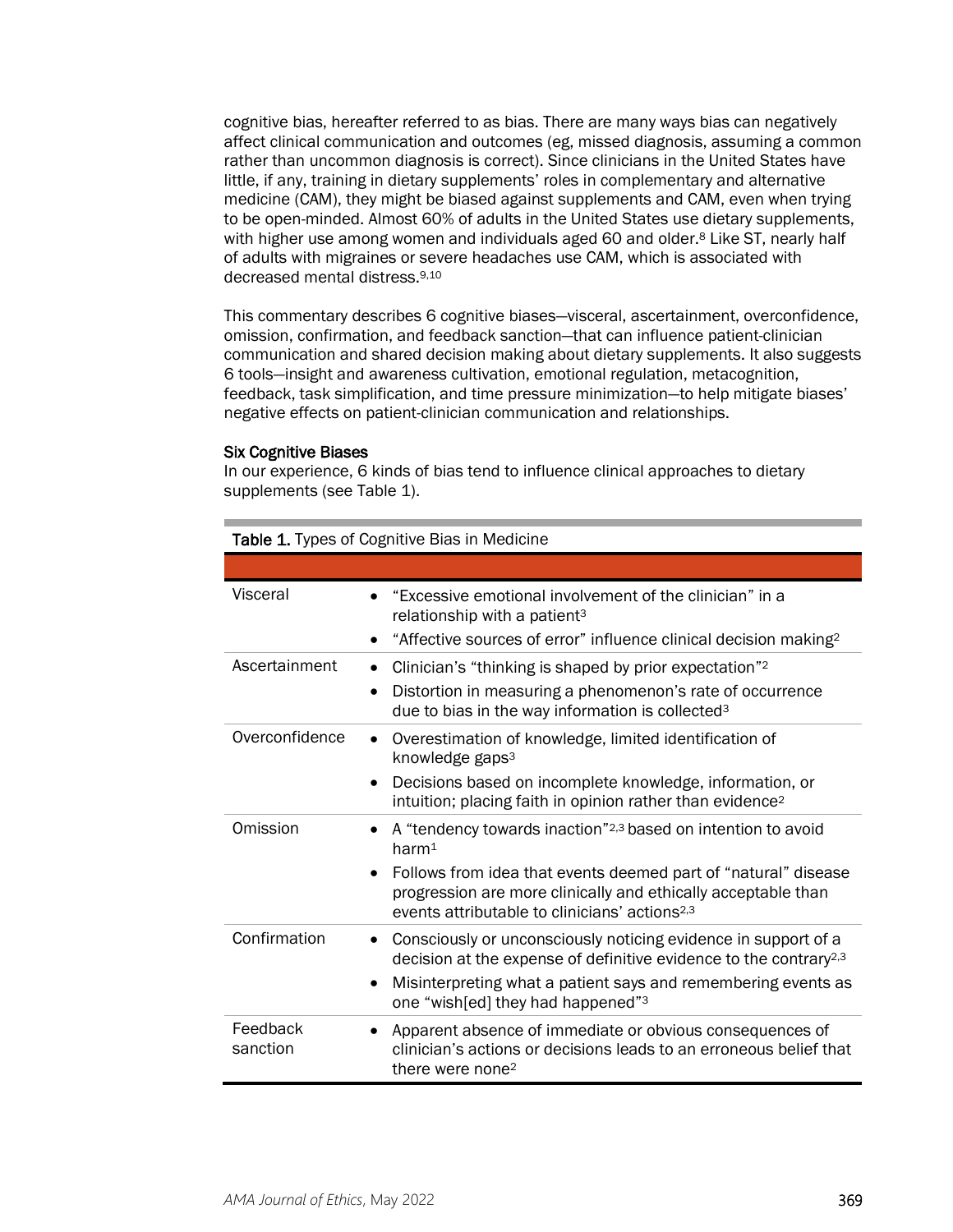*Visceral bias.* Visceral bias occurs when positive or negative feelings influence decision making. Possibly due to visceral bias, many allopathic clinicians have negative attitudes toward CAM.11,12 Rather than acknowledging that such an attitude is a product of their training, allopathic indoctrination, or current professional environment, some clinicians respond viscerally to what they perceive as a negative stimulus (eg, the patient or the supplement). Perhaps unsurprisingly, patients often do not reveal their use of or interest in dietary supplements to clinicians.13 Visceral bias can activate expression of additional biases, negatively influencing conversations with patients, as occurred with ST, who will not be filling the propranolol but will likely take feverfew over the counter without saying she plans to do so.

*Ascertainment bias.* Ascertainment bias occurs when a clinician's thinking is shaped by prior expectations. The fact that women are more likely to use dietary supplements and that women physicians are more likely to recommend them suggests that personal identity and perspective influence practice.14 When collecting patients' medication histories, allopathic clinicians often do not ask patients what supplements they use and patients often do not report using them,13,15 so clinicians can easily develop a skewed view of supplements' roles in patients' care plans and outcomes. In the case, it seems that ST probably will not tell her future allopathic clinicians about the feverfew she plans to take instead of propranolol.

*Overconfidence bias*. Overconfidence is common5 and happens when clinicians overestimate their own knowledge and make decisions based on opinion, intuition, incomplete information, or poorly understood evidence. For example, if a clinician's go-to medication for migraine prophylaxis is propranolol, that clinician might not explore potential therapeutic benefits of feverfew, despite evidence of its efficacy in migraine prevention.16

*Omission bias.* Omission bias reflects a tendency toward inaction based on the greater acceptability of negative outcomes that are due to a disease's natural progression rather than a prescribed treatment or other iatrogenic source.<sup>2,3,4</sup> For example, if one assumes that an action (eg, endorsing ST's interest in and use of feverfew) is more likely to cause an immediate adverse effect than inaction, and if one assumes that inaction would not result in ST feeling worse, then one might feel safer in not endorsing feverfew. Clinicians tend to not blame themselves for a patient's underlying illness but might blame themselves for feverfew's side effects if they endorsed it.

*Confirmation bias.* Confirmation bias, also described as "tunnel vision,"2,4 occurs when clinicians acknowledge evidence supporting a decision but ignore evidence not supporting that decision. Some clinicians prescribing propranolol for migraine prevention would likely review evidence of propranolol's but not feverfew's effectiveness in migraine management, despite evidence of feverfew's effectiveness.16 Moreover, were ST to take propranolol, a reduction in her migraine frequency would further predispose the clinician to favor propranolol, even if feverfew might have been effective. Confirmation bias feeds overconfidence bias and is supercharged by feedback sanction.

*Feedback sanction.* Feedback sanction occurs when the apparent absence of immediate consequences leads one to believe there were no significant consequences at all. A form of "ignorance trap," feedback sanction enables the formation and influence of other biases, privileging short-term over long-term assessment of outcomes. This effect can be a source of patient harm, as clinicians remain ignorant of undetected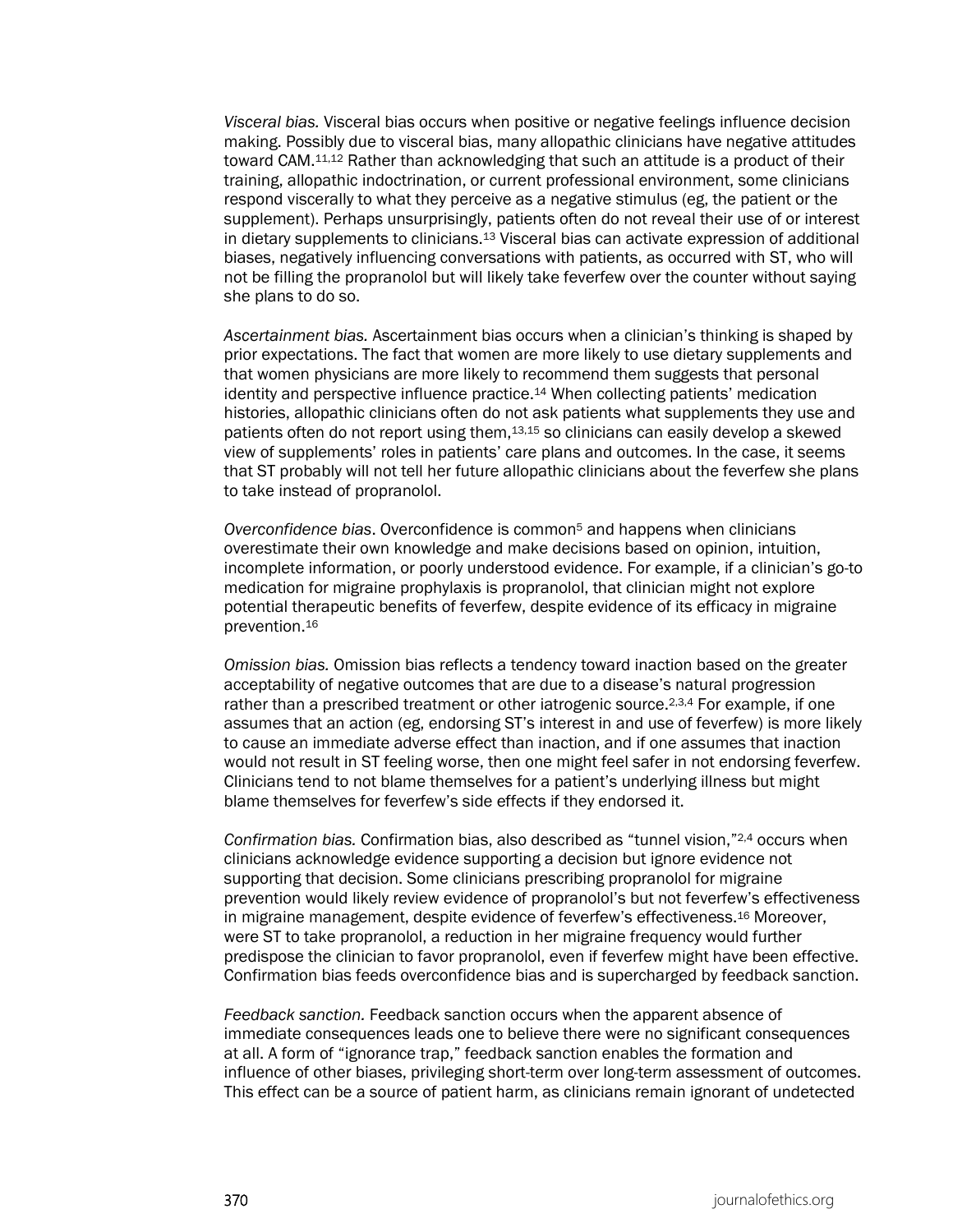consequences.2 Dietary supplements can activate this bias because patients frequently underreport their use of supplements,13,15 and, as a result, clinicians could remain ignorant of the positive or negative consequences of supplement use. Because negative side effects of a supplement can be noted immediately, whereas benefits might become clear over time, feedback sanction is also described as a "time-delay trap."1 Together with confirmation bias, it can muddle clinicians' formation of a more complete picture of supplements' merits and drawbacks for patients like ST. That is, if feverfew reduces ST's migraines such that she need not return to clinic, the benefit might remain invisible to the clinician, who, if aware that ST was taking feverfew, would assume that feverfew was ineffective.

#### Mitigation Strategies

Bias mitigation strategies generally target bias development or block the influence of bias on reasoning.<sup>2,17</sup> The latter strategy is further divided into strategies that help individual clinicians and those targeting system-wide influences on bias.<sup>2,17</sup> Several biases can be activated at once, so multiple mitigation strategies might be needed.

#### Table 2. Mitigation Strategies for Cognitive Biases

| Develop insight/<br>$\bullet$<br>awareness | Describe clinical examples of one's own biases and<br>their effects on relationships, communication, decision<br>making, and outcomes. <sup>2</sup>                           |
|--------------------------------------------|-------------------------------------------------------------------------------------------------------------------------------------------------------------------------------|
| <b>Emotional regulation</b>                | Strive for positive emotional states to broaden one's<br>scope of attention and ability to take in new<br>information, which can decrease activation of biases. <sup>17</sup> |
| Metacognition                              | Adopt a reflective approach to solving problems. <sup>2</sup>                                                                                                                 |
|                                            | Step back and contemplate thinking processes. <sup>2</sup>                                                                                                                    |
| Feedback                                   | Recognize decisions' consequences so that errors can<br>be quickly understood and corrected. <sup>2</sup>                                                                     |
| Make task easier                           | Seek information and tools to reduce task difficulty. <sup>2</sup>                                                                                                            |
| Minimize time pressures<br>$\bullet$       | Allow time to make high-quality and complex clinical<br>decisions. <sup>2</sup>                                                                                               |

*Develop insight and awareness.* Training to combat the negative influence of common biases in clinical practice can help clinicians become aware of how biases manifest and of their obligation to manage biases.<sup>2,5</sup> Developing insight into their biases about dietary supplements specifically might help clinicians during clinical encounters to facilitate patients' disclosure of interest in and use of supplements.

*Emotional regulation.* Biases are more likely to be activated under conditions of emotional stress, sleep deprivation, high cognitive load, and time pressure, each of which are defining features of clinical work environments.<sup>17</sup> Although bias mitigation strategies should also address environmental factors, emotional regulation is a key strategy for individuals and can be cultivated by practicing mindfulness, meditation, exercise, relaxation, and other wellness activities. The benefits of emotional regulation extend beyond bias mitigation to improving overall cognitive function, creativity, problem solving, and relationships and even to illuminating other prejudices.<sup>18,19,20,21</sup>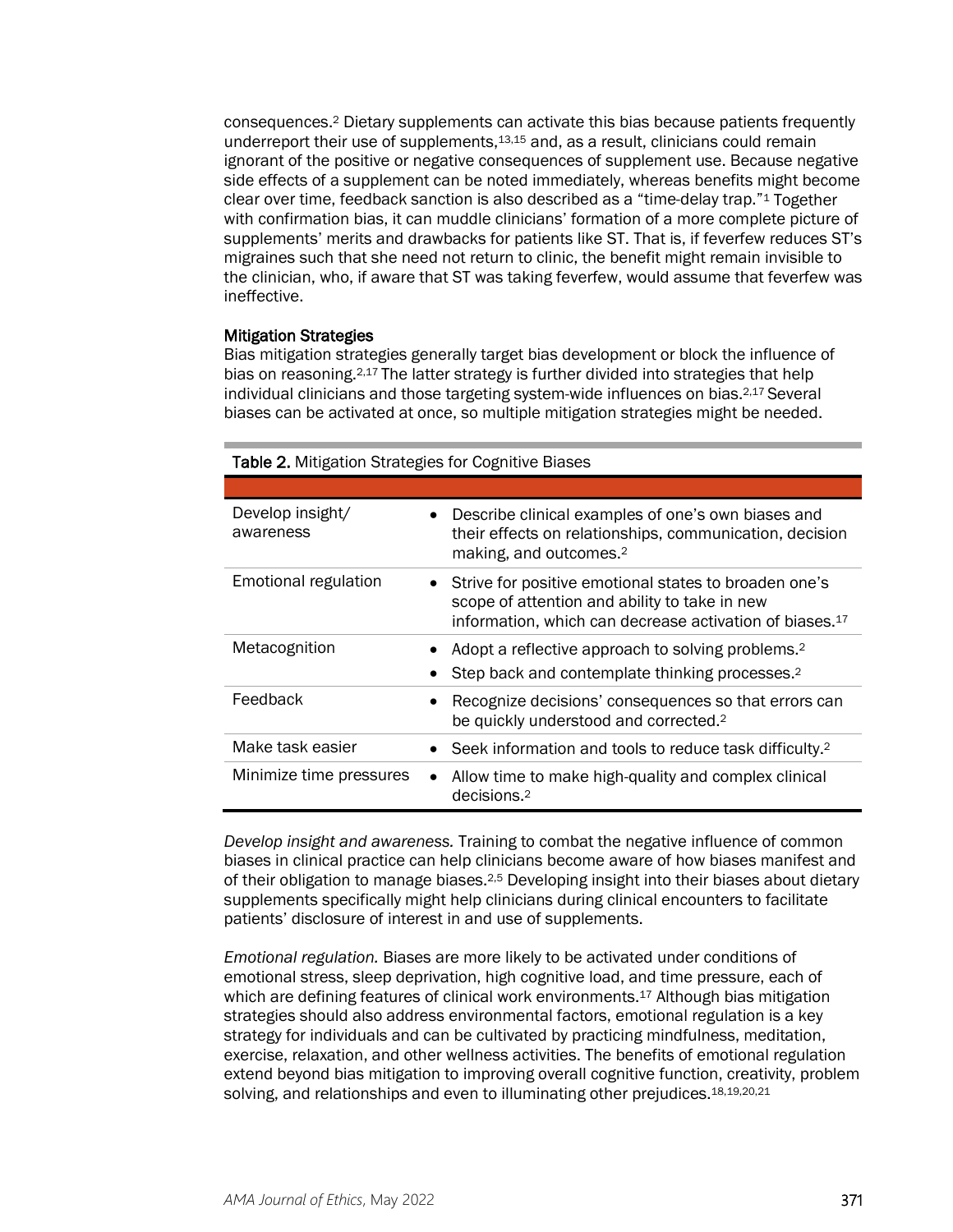*Metacognition.* Metacognition means thinking about how we think. Self-reflection is necessary to [identify disruptive thoughts](https://journalofethics.ama-assn.org/article/fostering-emotional-intelligence-medical-training-select-program/2013-06) and emotions during decision making. To mitigate negative biases' influence on decision making, clinicians must first notice that they are experiencing disruptive emotions or unhelpful thoughts (eg, "I noticed the urge to roll my eyes when ST told me she wanted to use feverfew for migraine prevention.") Self-reflection reminds us that not believing in something doesn't make it untrue and prompts us to ask, "Why is that?" Metacognition allows clinicians to step back and be open to the possibility of thinking differently.2

*Feedback.* Feedback is an obvious solution to feedback sanction as a source of bias, yet it has broader effects. For example, it could be valuable to learn that ST's use of feverfew reduced her migraine frequency by, say, 50%. Although delayed, because positive results take months to manifest, this feedback provides an opportunity for learning but does not guarantee it. Ideally, feedback is best combined with other strategies like metacognition.<sup>2</sup> If the clinicians in the case, for example, reconsider their initial resistance to feverfew, they might be able to better open a conversation with ST and perhaps learn something important about her experience of her illness.

*Make tasks easier and minimize time pressures*. Many clinicians' limited knowledge of, or experience with, dietary supplements can be exacerbated by the fact that doing more research takes time that can be hard to find.22 Yet remaining willfully ignorant supports omission bias and unconsciously feeds confirmation bias. Making research tasks easier (eg, sharing them with [colleagues in pharmacy\)](https://journalofethics.ama-assn.org/article/what-does-good-pharmacist-physician-pain-management-collaboration-look/2020-08) can help clinicians gain knowledge and experience, cultivate new point-of-care references, or identify decision support tools.<sup>23,24</sup> Having evidence-based references on supplements, such as Natural Medicines™, readily available—ideally linked directly from an electronic health record—would meet this criterion. References many clinicians use every day, such as Micromedex®, include information on supplements (eg, feverfew, butterbur, riboflavin, coenzyme Q10) that have efficacy for migraine prophylaxis.<sup>24</sup> With these tools at their disposal, ST's clinicians might have been able to quickly look up evidence about feverfew for migraine prophylaxis during her visit. ST could have left with the clinicians' endorsement, or at least better understanding, of feverfew instead of a prescription for propranolol that she's unlikely to use.

#### References

- 1. Pareek A, Suthar M, Rathore GS, Bansal V. Feverfew (*Tanacetum parthenium* L.): a systematic review. *Pharmacogn Rev*. 2011;5(9):103-110.
- 2. Croskerry P. The importance of cognitive errors in diagnosis and strategies to minimize them. *Acad Med*. 2003;78(8):775-780.
- 3. Gorini A, Pravettoni G. An overview on cognitive aspects implicated in medical decisions. *Eur J Intern Med*. 2011;22(6):547-553.
- 4. Whelehan DF, Conlon KC, Ridgway PF. Medicine and heuristics: cognitive biases and medical decision-making. *Ir J Med Sci*. 2020;189(4):1477-1484.
- 5. Saposnik G, Redelmeier D, Ruff CC, Tobler PN. Cognitive biases associated with medical decisions: a systematic review. *BMC Med Inform Decis Mak*. 2016;16:138.
- 6. Caspi O, Koithan M, Criddle MW. Alternative medicine or "alternative" patients: a qualitative study of patient-oriented decision-making processes with respect to complementary and alternative medicine. *Med Decis Making*. 2004;24(1):64- 79.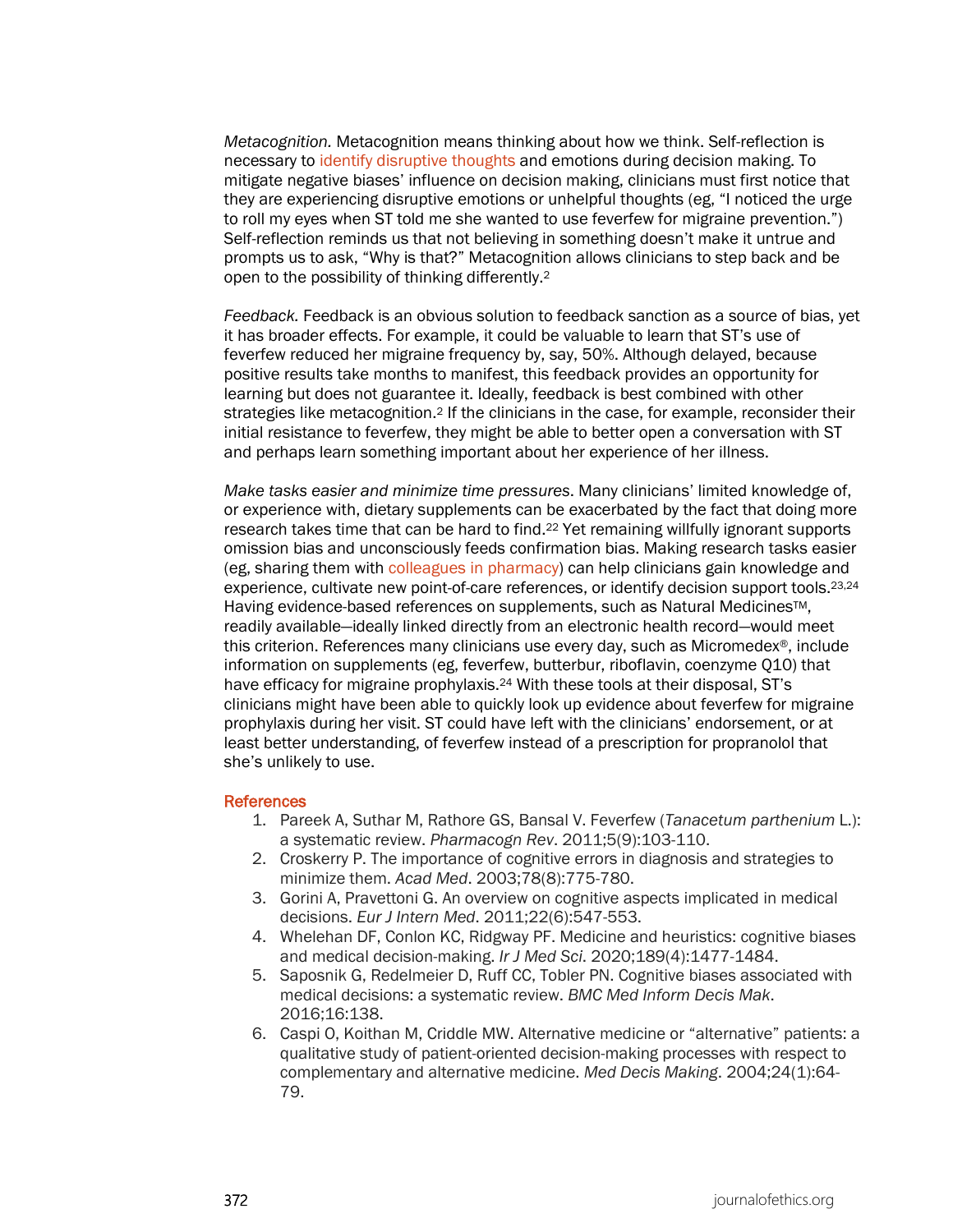- 7. Hall WJ, Chapman MV, Lee KM, et al. Implicit racial/ethnic bias among health care professionals and its influence on health care outcomes: a systematic review. *Am J Public Health*. 2015;105(12):e60-e76.
- 8. Mishra S, Stierman B, Gahche JJ, Potischman N. Dietary supplement use among adults: United States, 2017-2018. National Center for Health Statistics; 2021. NCHS data brief 399. Accessed March 9, 2022. <https://www.cdc.gov/nchs/data/databriefs/db399-H.pdf>
- 9. Rhee TG, Harris IM. Reasons for and perceived benefits of utilizing complementary and alternative medicine in US adults with migraines/severe headaches. *Complement Ther Clin Pract*. 2018;30:44-49.
- 10. Rhee TG, Harris IM. Gender differences in the use of complementary and alternative medicine and their association with moderate mental distress in US adults with migraines/severe headaches. *Headache*. 2017;57(1):97-108.
- 11. Frass M, Strassl RP, Friehs H, Müllner M, Kundi M, Kaye AD. Use and acceptance of complementary and alternative medicine among the general population and medical personnel: a systematic review. *Ochsner J*. 2012;12(1):45-56.
- 12. Kemper KJ, O'Connor KG. Pediatricians' recommendations for complementary and alternative medical (CAM) therapies. *Ambul Pediatr*. 2004;4(6):482-487.
- 13. Cauffield JS. The psychosocial aspects of complementary and alternative medicine. *Pharmacotherapy*. 2000;20(11):1289-1294.
- 14. Stussman BJ, Nahin RR, Barnes PM, Ward BW. US physician recommendations to their patients about the use of complementary health approaches. *J Altern Complement Med*. 2020;26(1):25-33.
- 15. Foley H, Steel A, Cramer H, Wardle J, Adams J. Disclosure of complementary medicine use to medical providers: a systematic review and meta-analysis. *Sci Rep*. 2019;9:1573.
- 16. Diener HC, Pfaffenrath V, Schnitker J, Friede M, Henneicke-von Zepelin HH. Efficacy and safety of 6.25 mg t.i.d. feverfew  $CO<sub>2</sub>$ -extract (MIG-99) in migraine prevention—a randomized, double-blind, multicentre, placebo-controlled study. *Cephalalgia*. 2005;25(11):1031-1041.
- 17. Burgess DJ. Are providers more likely to contribute to healthcare disparities under high levels of cognitive load? How features of the healthcare setting may lead to biases in medical decision making. *Med Decis Making*. 2010;30(2):246- 257.
- 18. Lopes PN, Salovey P, Coté S, Beers M. Emotion regulation abilities and the quality of social interaction. *Emotion*. 2005;5(1):113-118.
- 19. Dasgupta N, Desteno D, Williams LA, Hunsinger M. Fanning the flames of prejudice: the influence of specific incidental emotions on implicit prejudice. *Emotion*. 2009;9(4):585-591.
- 20. Weng HC, Chen HC, Chen HJ, Lu K, Hung SY. Doctors' emotional intelligence and the patient-doctor relationship. *Med Educ*. 2008;42(7):703-711.
- 21. van Ryn M, Saha S. Exploring unconscious bias in disparities research and medical education. *JAMA*. 2011;306(9):995-996.
- 22. Harris IM, Kingston RL, Rodriguez R, Choudary V. Attitudes towards complementary and alternative medicine among pharmacy faculty and students. *Am J Pharm Educ*. 2006;70(6):129.
- 23. Graber ML, Kissam S, Payne VL, et al. Cognitive interventions to reduce diagnostic error: a narrative review. *BMJ Qual Saf*. 2012;21(7):535-557.
- 24. Holland S, Silberstein SD, Freitag F, Dodick DW, Argoff C, Ashman E; Quality Standards Subcommittee of the American Academy of Neurology and the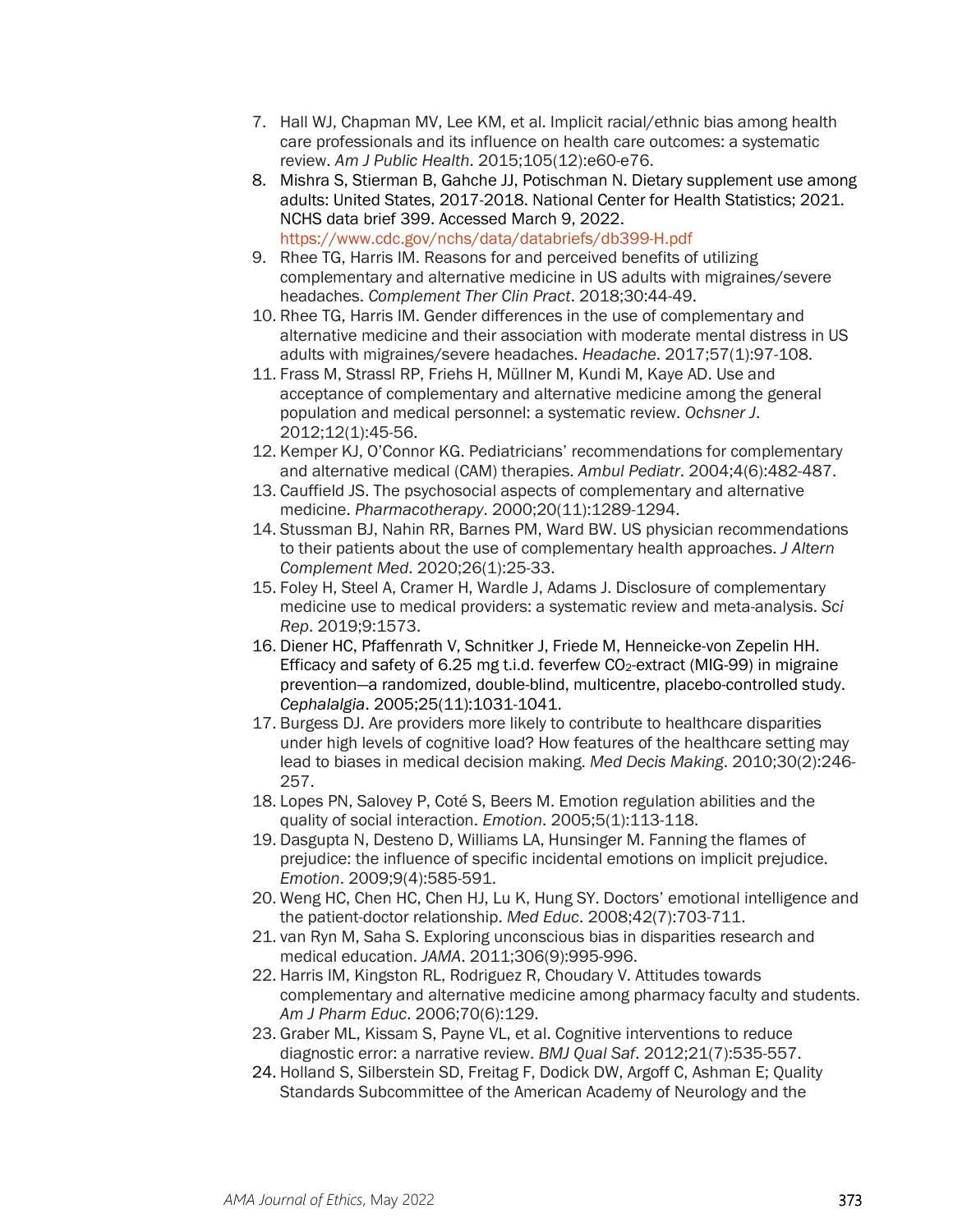American Headache Society. Evidence-based guideline update: NSAIDs and other complementary treatments for episodic migraine prevention in adults: report of the Quality Standards Subcommittee of the American Academy of Neurology and the American Headache Society. *Neurology*. 2012;78(17):1346- 1353.

Ila M. Harris, PharmD is a clinical pharmacist and professor in the Department of Family Medicine and Community Health in the Medical School and an adjunct professor in the Department of Pharmaceutical Care and Health Systems in the College of Pharmacy at the University of Minnesota in Minneapolis. Her clinical and scholarly interests include comprehensive medication management, education of medical and pharmacy learners, and use of dietary supplements.

Christine C. Danner, PhD is a clinical psychologist and the director of behavioral health for the Woodwinds Hospital Family Medicine Residency Program in St Paul, Minnesota. She is also an assistant professor in the Department of Family Medicine and Community Health at the University of Minnesota Medical School. Her academic and clinical interests include refugee health, chronic pain management, health behavior change, and physician communication skills.

David J. Satin, MD is an assistant professor and physician in the Department of Family Medicine and Community Health at the University of Minnesota Medical School, where he directs the core medical arts and social science curriculum. With research interests spanning the field of health systems science, he has written on quality improvement, public health, behavioral economics, shared decision making, and bioethics.